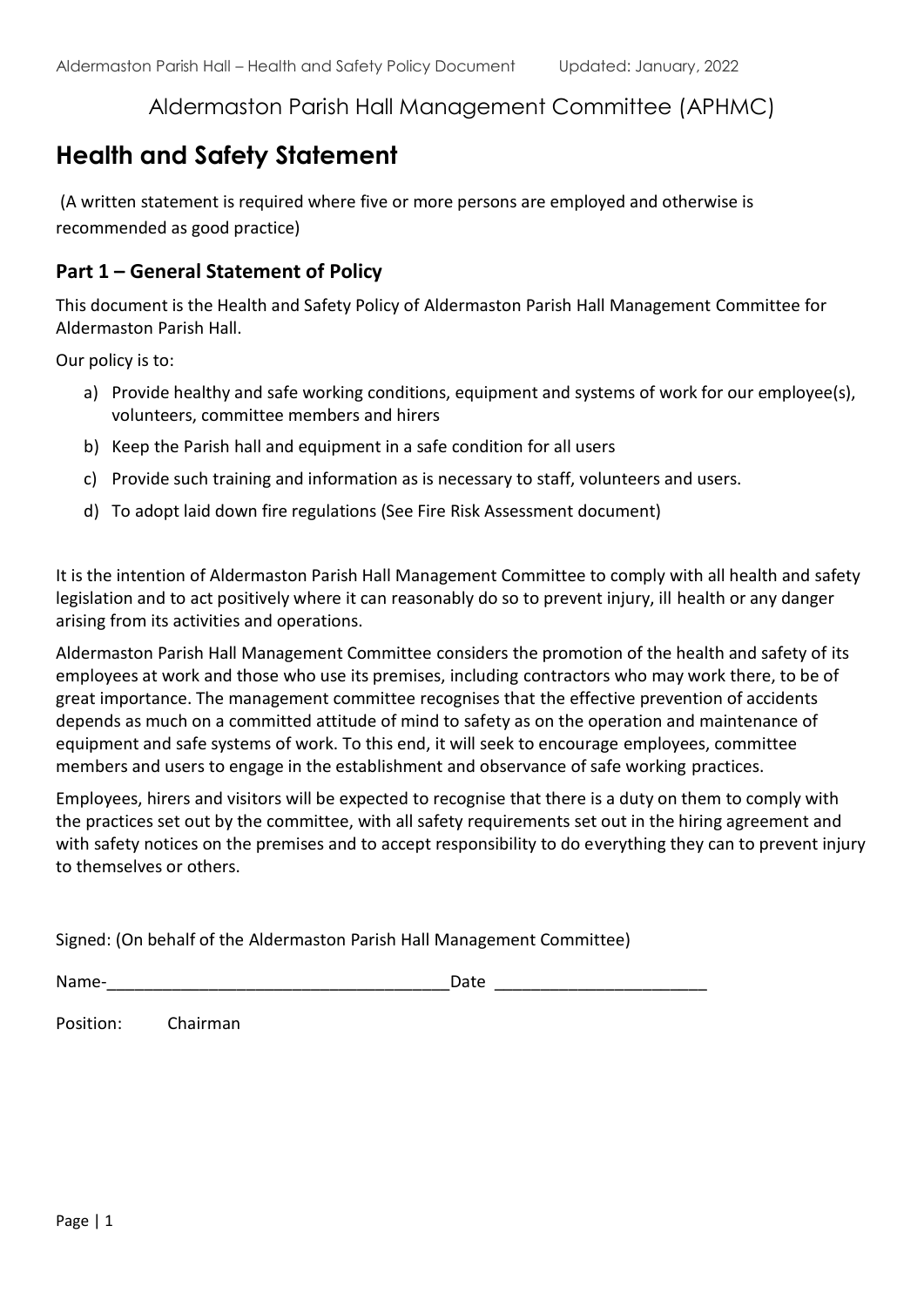## **Part 2 – Organisation of Health and Safety**

The Aldermaston Parish Hall Management Committee has overall responsibility for health and safety at Aldermaston Parish Hall.

The person (s) delegated by the management committee to have day to day responsibility for the implementation of this policy is/are:

| Name:                     | Angela Boott                                                          |  |  |  |
|---------------------------|-----------------------------------------------------------------------|--|--|--|
| Telephone No:<br>Address: | 0118 9712530/07802696571<br>Kennet, Church Road, Aldermaston, RG7 4LR |  |  |  |
| Name:                     | Karen Dignan                                                          |  |  |  |
| Telephone No:             | 07595551137                                                           |  |  |  |
| Address:                  | Meadowbrook, Frouds Lane, Aldermaston                                 |  |  |  |

It is the duty of all employees, hirers and visitors to take care of themselves and others who may be affected by their activities and to co-operate with the management committee in keeping the premises safe and healthy, including the grounds.

Should anyone using the hall come across a fault, damage or other situation which might cause injury and cannot be rectified immediately they should inform the Bookings Clerk and write in the Hall comments book, as soon as possible so that the problem can be dealt with. Where equipment is damaged a notice should be placed on it warning that it is not to be used and it should be placed in the high level kitchen cupboards if feasible.

The following persons have responsibility for specific items:

| First Aid box                                         | Angela Boott                                 |  |
|-------------------------------------------------------|----------------------------------------------|--|
| Reporting of accidents                                | Lucy Paxford/Angela Boott                    |  |
| Fire precautions and checks                           | Lucy Paxford / Angela Boot                   |  |
| Fire Law-Responsible person                           | Aldermaston Parish Hall Management Committee |  |
| Fire Law-Competent person(s)                          | Lucy Paxford                                 |  |
| Training in use of hazardous substances and equipment | Angela Boott                                 |  |
| Risk assessment and inspections                       | Angela Boott / Karen Dignan                  |  |
| Information to contractors                            | Angela Boott / Cathy Jones                   |  |
| Information to hirers                                 | Booking Clerk - Angela Boott & website       |  |
| Insurance                                             | Treasurer-Darren Lock                        |  |
| Electrical Certificates/Testing                       | Angela Boott                                 |  |
| <b>Boiler Servicing</b>                               | Angela Boott                                 |  |

Attached are

 Appendix A - A plan of the hall showing the location of fire exits, fire extinguishers, fuse boxes, boiler, stairs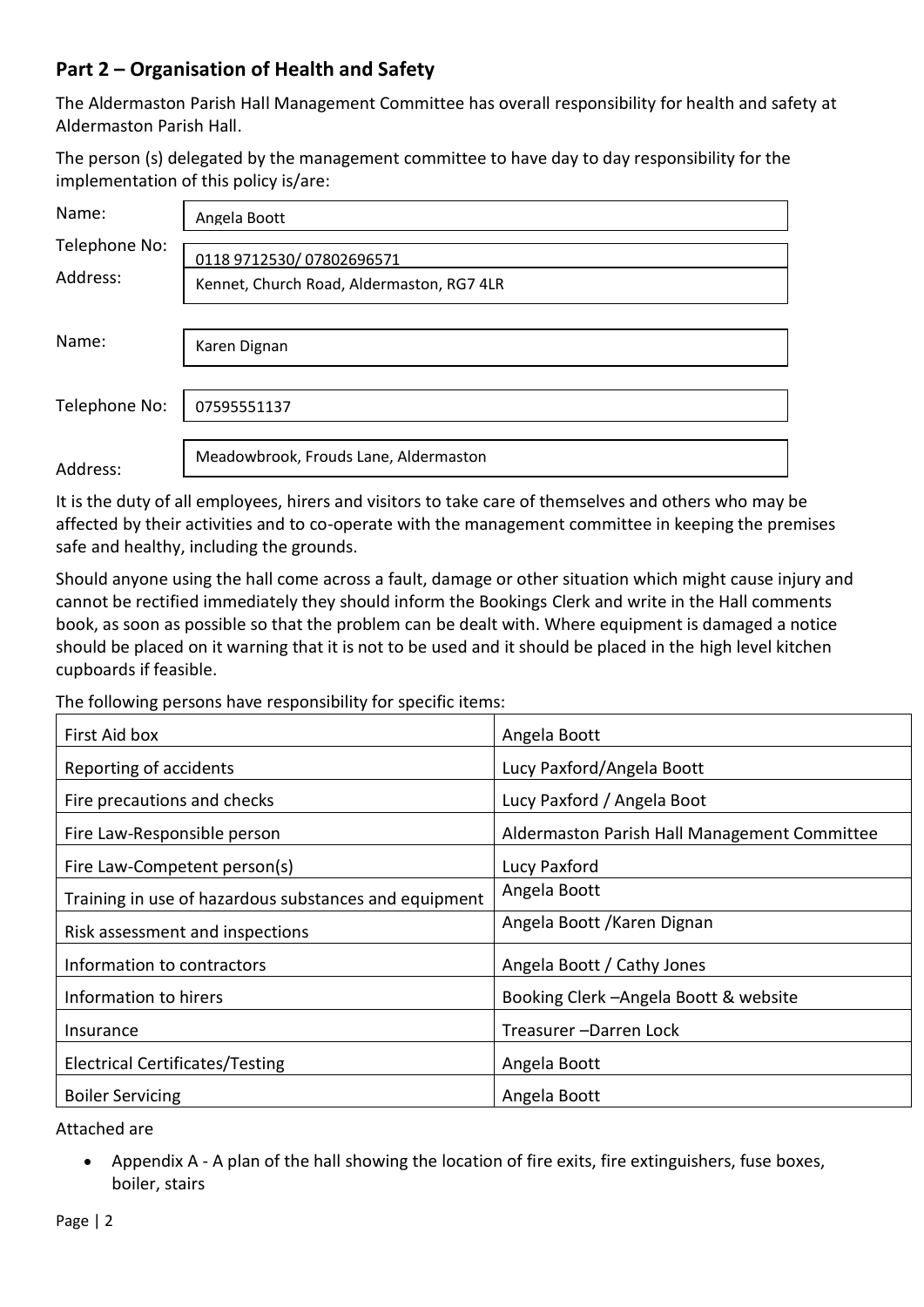Appendix B - A list of fuse box mapping.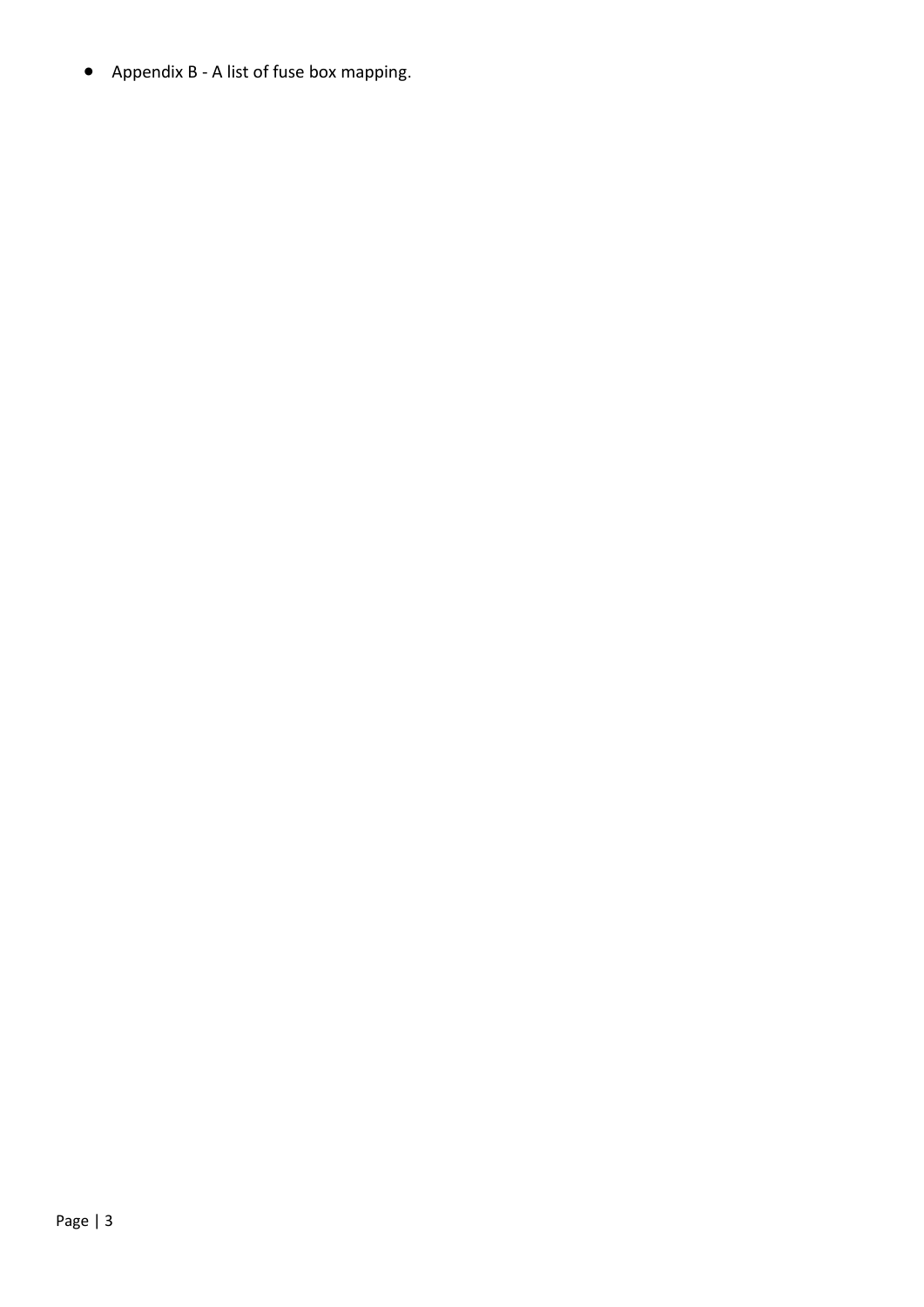## **Part 3 – Arrangements and Procedures**

All hirers will be expected to read the whole of the Standard Conditions of Hire document and should sign the Booking Form as evidence that they agree to the hiring conditions. The Conditions of Hire clearly lay out the safety procedures at the hall which they will be expected to follow (e.g. fire evacuation procedures, use of trolleys to move equipment, use of equipment) and explains the location of the accident book, health and safety file, COSHH reports and all information relating to the Hall.

It is the intention of Aldermaston Parish Hall Management Committee to comply with all health and safety legislation and to act positively where it can reasonably do so to prevent injury, ill health or any danger arising from its activities and operations.

Employees, hirers and visitors will be expected to recognise that there is a duty on them to comply with the practices set out by Aldermaston Parish Hall Management Committee, with all safety requirements set out in the hiring agreement and with safety notices on the premises and to accept responsibility to do everything they can to prevent injury to themselves or others.

The Committee has carried out the following risk assessments.

| • Health and Safety             | located | In kitchen drawer file |
|---------------------------------|---------|------------------------|
| • General Risk Assessment       | located | In kitchen drawer file |
| • Fire Risk Assessment          | located | In kitchen drawer file |
| • COSHH (including data sheets) | located | In kitchen drawer file |

## **3.1 Review of Health and Safety Policy**

The Aldermaston Parish Hall Management Committee will review this policy annually.

January 2023

The next review is due in  $\frac{1}{2}$   $\frac{1}{2}$  any  $\frac{2023}{20}$  or next nearest full Committee meeting.

Committee members with responsibility for aspects of health and safety will report to the committee regularly, including any accidents, faults, misuse by hirers or other matters which could affect the health and safety of users or employees.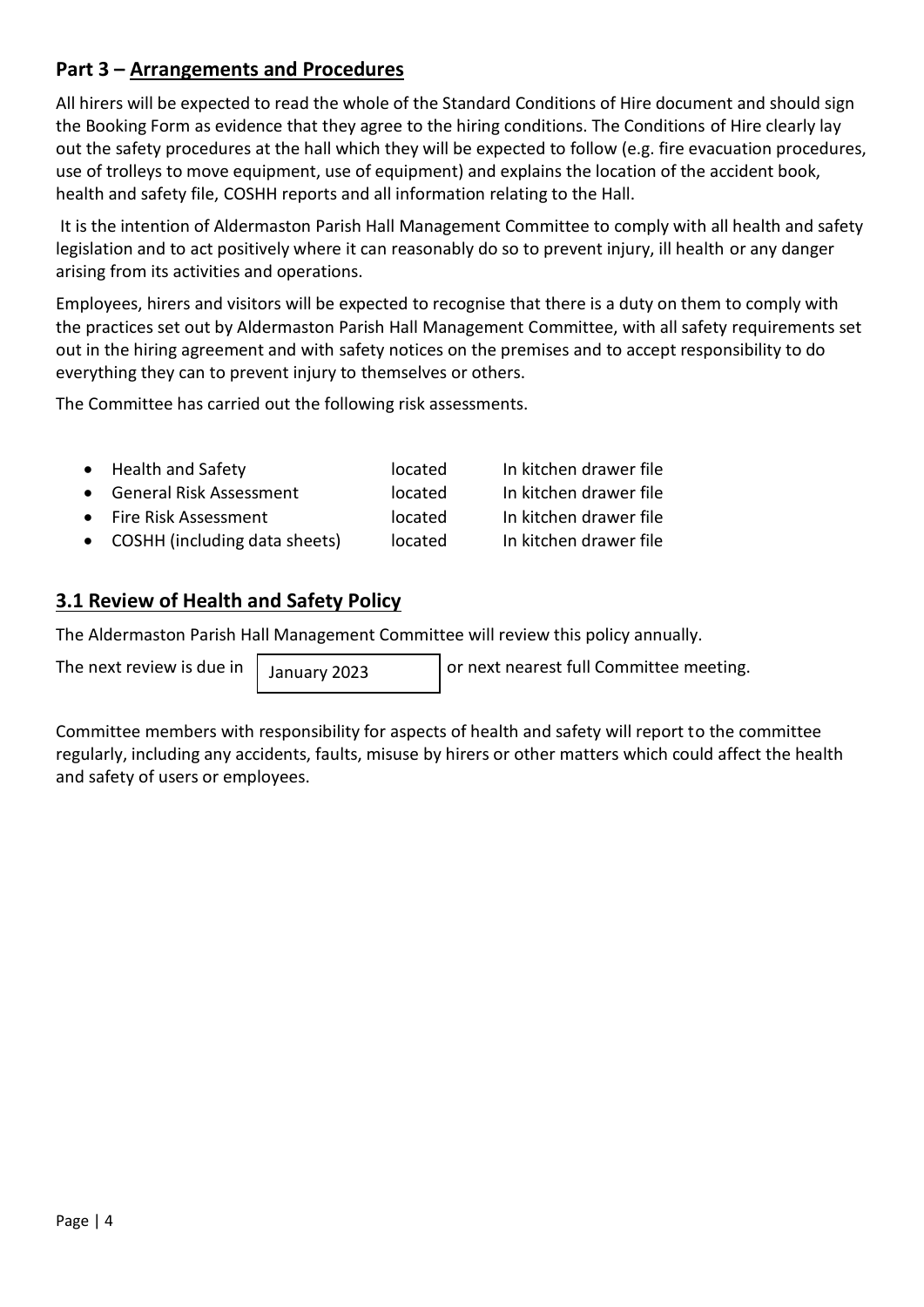### **3.2 Insurance**

Name and address of insurer

Telephone no

Policy Number

Date of Renewal

Employee Liability cover

Public Liability cover

Hirers Liability

Allied Westminster, Allied House, Holgate Lane, Boston Spa, LS23 6BN

01937845245

VH88/0047/440/BS1713

1 st June, 2021

£10,000,000

£5,000,000

£2,000,000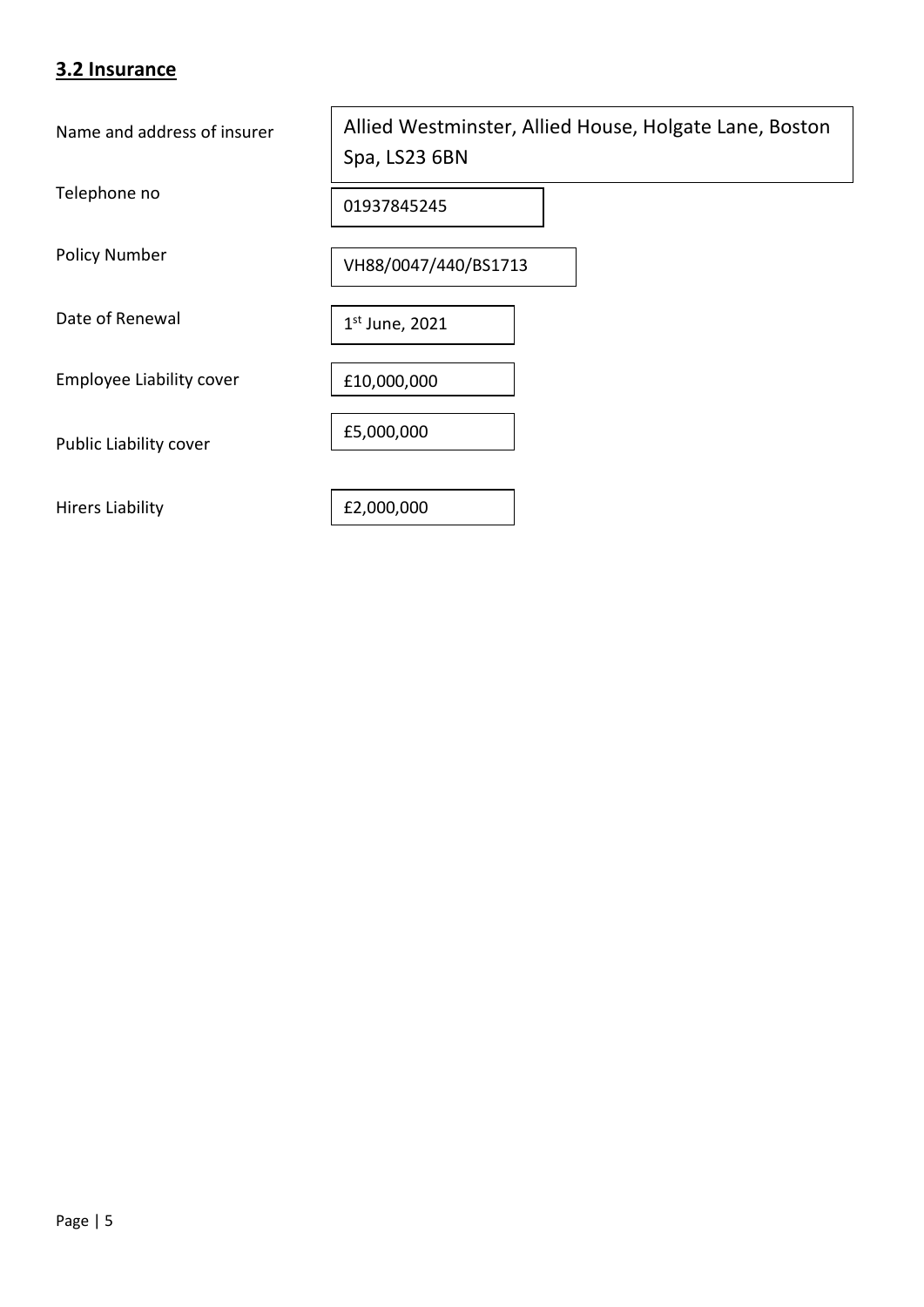## **3.3 Procedure in case of accidents**

The location of the nearest hospital Accident and Emergency/Casualty dept is:

Royal Berkshire Hospital, London Rd, Reading RG1 5AN Tel: 0118 322 5111

The location and telephone no. for the nearest doctor's surgery is:

Morland Surgery, 40 New Road, Tadley RG26 3AN Tel: - 0118 981 6661 Out of Hours: 0118 936 5592

The First Aid Box is located in:

The Kitchen, to right of window (clearly marked)

The person responsible for keeping this up to date is:

Cathy Jones

The accident book/forms are kept in the kitchen, in a leaflet stand on the work surface, with the Hall Comments book. This must be completed whenever an accident occurs.

Any accident must be reported to the member of the management committee responsible, who is:

Angela Boott (Lucy Paxford to check book after each booking)

The person responsible for completing RIDDOR forms and reporting accidents is:

Angela Boott

The following major injuries or incidents must be reported on RIDDOR forms:

- Fracture, other than to fingers, thumbs or toes
- Amputation
- Dislocation of the shoulder, hip, knee or spine
- Loss of sight (temporary or permanent)
- Any penetrating injury to the eye (including chemical)
- Injury from electric shock/burn leading to unconsciousness or requiring resuscitation or admittance to Hospital for more than 24 hours;
- Any other injury leading to hypothermia, heat induced illness or unconsciousness or requiring resuscitation or requiring admittance to hospital for more than 24 hours
- Unconsciousness caused by asphyxia or exposure to harmful substance or biological agent
- Acute illness requiring medical treatment or loss of consciousness arising from absorption of any substance by inhalation, ingestion or through skin

• Acute illness requiring medical attention which may have resulted from a biological agent or its toxins or infected material.

Relevant examples of reportable dangerous occurrences include:

- Electrical short circuit or overload causing fire or explosion
- Collapse or partial collapse of a scaffold over 5m high
- Unintended collapse of a building under construction or alteration, or of a wall or floor
- Explosion or fire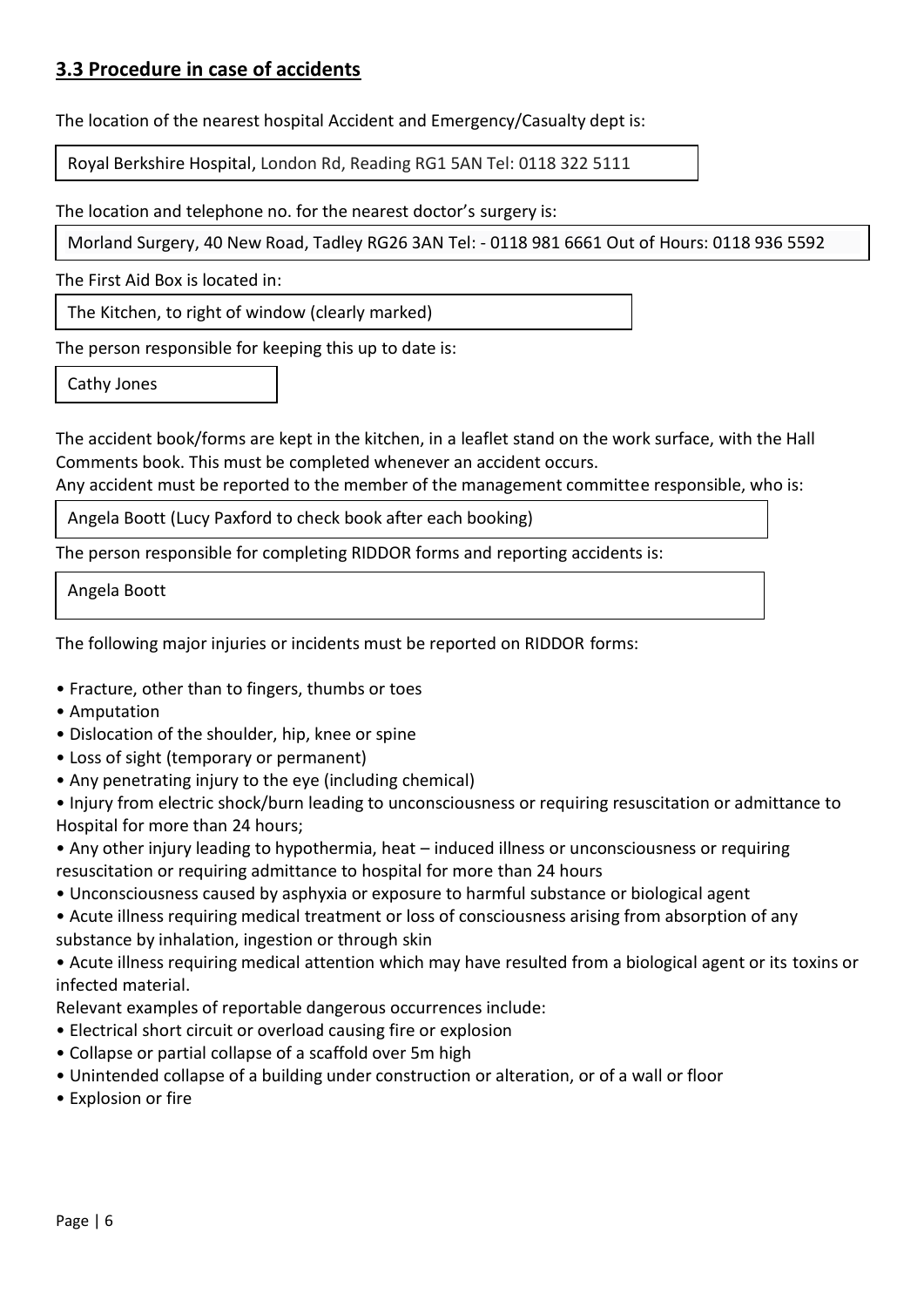#### **3.4 Licence**

Aldermaston Parish Hall has a Premises Licence (Number 014108) authorising the following regulated entertainment and licenceable activities at the times indicated.

| Activity                                          | The hall is<br>licenced<br>for | Times for which the activity is<br>licenced |
|---------------------------------------------------|--------------------------------|---------------------------------------------|
| a. the performance of plays (indoors)             | Yes                            | Monday to Sunday $09.00 - 23.00$            |
| b. The exhibition of films (indoors)              | Yes                            | Monday to Sunday $09.00 - 23.00$            |
| c. Indoor sporting events                         | Yes                            | Monday to Sunday $09.00 - 23.00$            |
| d. The performance of live music (indoors)        | Yes                            | Monday to Sunday 09.00 - 23.00              |
| e. The performance of recorded music              | Yes                            | Monday to Sunday $09.00 - 23.00$            |
| (indoors)                                         |                                |                                             |
| f. The performance of dance (indoors)             | Yes                            | Monday to Sunday $09.00 - 23.00$            |
| h. Other similar entertainment (indoors)          | Yes                            | Monday to Sunday $09.00 - 23.00$            |
| <i>i.</i> Provision of music facilities (indoors) | Yes                            | Monday to Sunday $09.00 - 23.00$            |
| j. The playing of recorded music (indoors)        | Yes                            | Monday to Sunday $09.00 - 23.00$            |
| k. Provision of dancing facilities (indoors)      | Yes                            | Monday to Sunday $09.00 - 23.00$            |
| I. Provision – Facilities (Other) (indoors)       | Yes                            | Monday to Sunday $09.00 - 23.00$            |
| m. Sale of alcohol                                | <b>No</b>                      |                                             |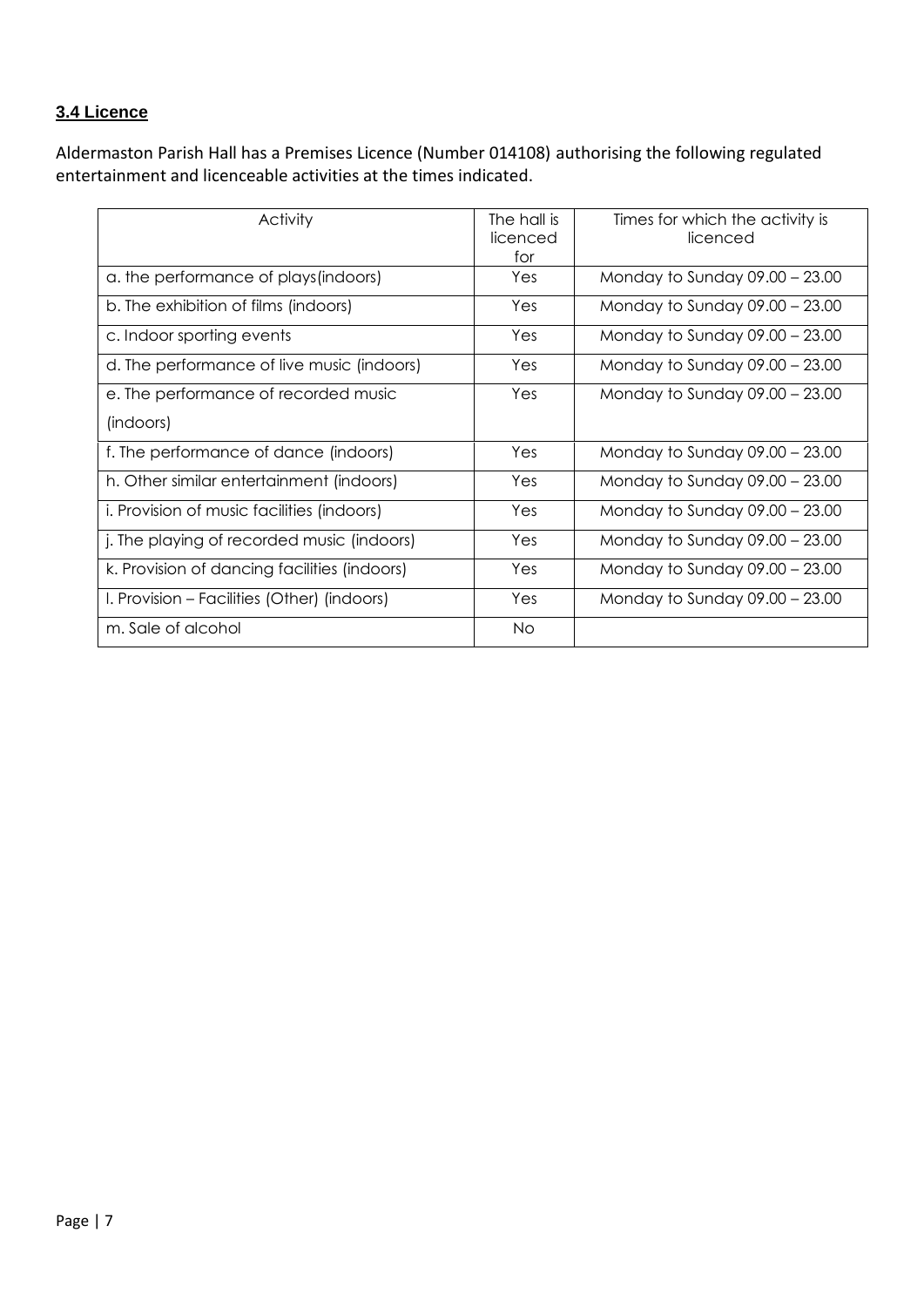# **3.5 Fire Precautions and Checks**

Please see separate Aldermaston Parish Hall Fire Risk Assessment policy.

Competent Person(s) on the Aldermaston Parish Hall Management Committee with responsibility for testing for the fire risk assessment and overseeing all related Fire checks and precautions is:

| Lucy Paxford                                                 |                                                             |                                  | Angela Boott                              |                |  |
|--------------------------------------------------------------|-------------------------------------------------------------|----------------------------------|-------------------------------------------|----------------|--|
| Local Fire Brigade contact name:                             |                                                             | <b>Berkshire Fire and Rescue</b> |                                           |                |  |
| Fire Brigade contact telephone:                              |                                                             |                                  |                                           | 0118 945 888   |  |
| Company hired to maintain and service fire safety equipment: |                                                             |                                  |                                           |                |  |
| Name:                                                        | Atlas Fire Protection Ltd                                   |                                  |                                           |                |  |
| Address:                                                     | 1 Titan House, Calleva Park, Aldermaston, Berkshire RG7 8AA |                                  |                                           |                |  |
| Telephone No:                                                | 0118 970 2221                                               |                                  |                                           |                |  |
| Certificates displayed on Notice board in Hallway            |                                                             |                                  |                                           |                |  |
| Location of service record                                   |                                                             |                                  |                                           | Kitchen Drawer |  |
| <b>Residual Current Device</b>                               |                                                             |                                  | In each fuse box (see electrical mapping) |                |  |
| Testing schedule:-                                           |                                                             |                                  |                                           |                |  |
| <b>Emergency Lighting</b>                                    |                                                             |                                  |                                           | Monthly        |  |
| <b>Fire Bells</b>                                            |                                                             | Weekly on rotation               |                                           |                |  |
| Fire Exits - Main hall/Billiard Room/Kitchen/Hallway         |                                                             | Monthly                          |                                           |                |  |
| Fire fighting appliances                                     |                                                             | Weekly / Annually                |                                           |                |  |
| <b>Electrical installation</b>                               |                                                             | 5 Years                          |                                           |                |  |
| <b>Small electrical Appliances (PAT test)</b>                |                                                             | Annually                         |                                           |                |  |

All regular hirers are requested do a 6 monthly fire drill and record the date in the file in the kitchen. These dates are recorded in the minutes of at each Committee meeting together with the dates of the fire equipment checks.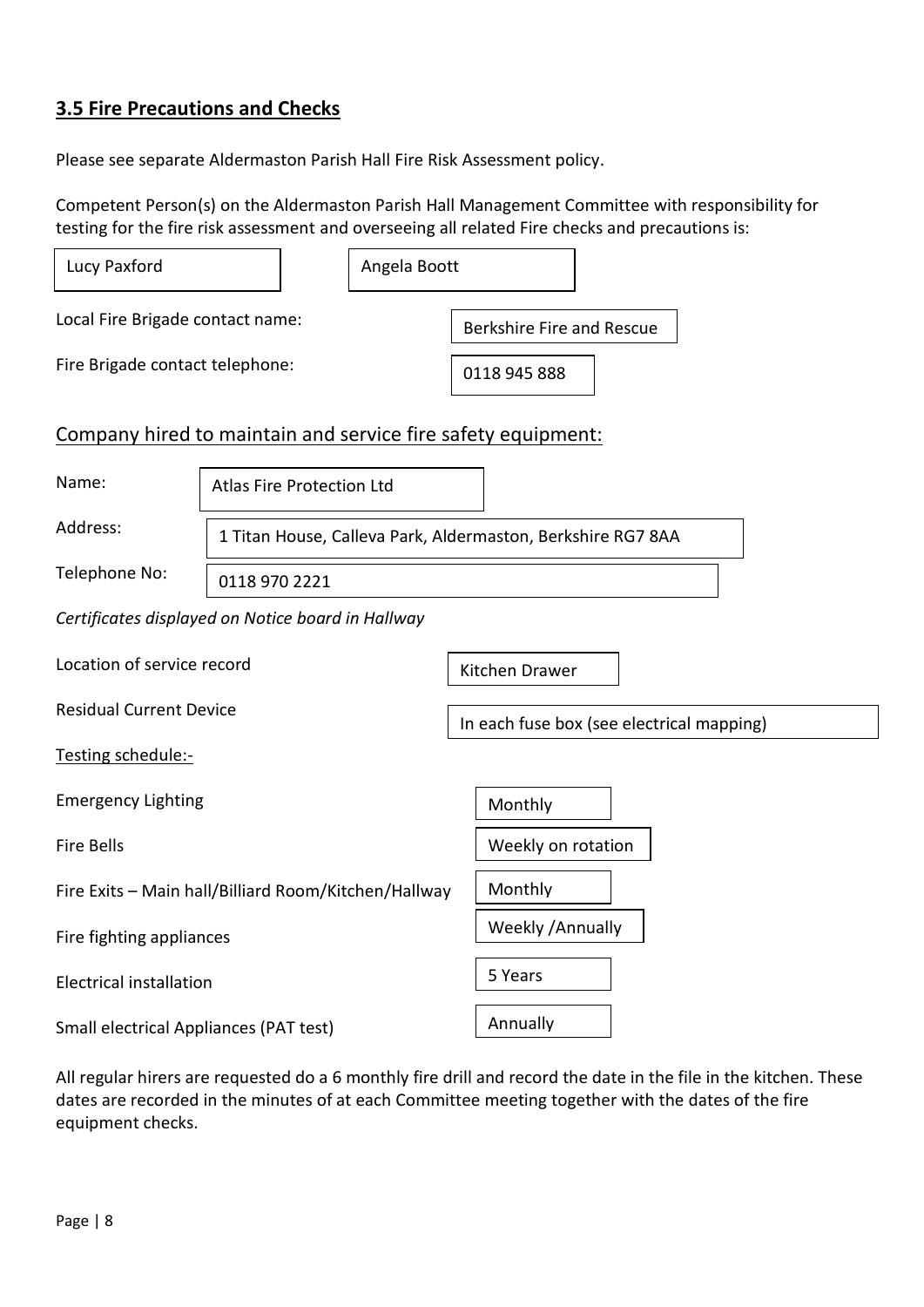# **ALDERMASTON PARISH HALL - FIRE RISK ASSESSMENT – January 2022**



**THE HIRER IS DEEMED THE "RESPONSIBLE PERSON" AND DESIGNATED AS THE PERSON IN CHARGE OF THE HALL DURING YOUR HIRE PERIOD. It is advisable to take a note of the name of everyone attending your event.**

1: **In the event of a Fire, the Responsible Person will instruct all persons to leave the building using the nearest available Emergency Exits and to muster together as soon as possible at the Congreve Close, the next road down the hill from the Hall (or into the private field behind the Hall if with young children, taking care of barbed wire and cattle). A Roll Call should be taken.**

# 2: **NO MATTER HOW SMALL THE FIRE!!!!**

# **CALL THE FIRE BRIGADE**

## **Dial 999** and give this address: **Aldermaston Parish Hall, The Street, Aldermaston, Berkshire RG7 4LW**

- 3: The Responsible Person should ensure that once the Parish Hall has been evacuated, members of the public do not re-enter the building to collect personal belongings, etc. under any circumstances.
- 4: On the arrival of the Fire Brigade, the Responsible person should report to the Officer in Charge that a Roll Call has taken place and all persons are safe or should inform him/her of anyone who is missing and their last known position
- 5: Attempts to extinguish the outbreak of fire using the fire extinguishers should be only carried out if it is considered to be safe and are

## **ENTIRELY AT YOUR OWN RISK - PLEASE DON'T BE A HERO**

If any doubt get out of the building

- 6: If you have a mobile phone and after you have carried out all of the above and circumstances allow it, Please call 0118 971 4057 to inform the Caretaker.
- 7: All incidents no matter how small have to be reported to Aldermaston Parish Hall Caretaker or written in the comments book in the Hall.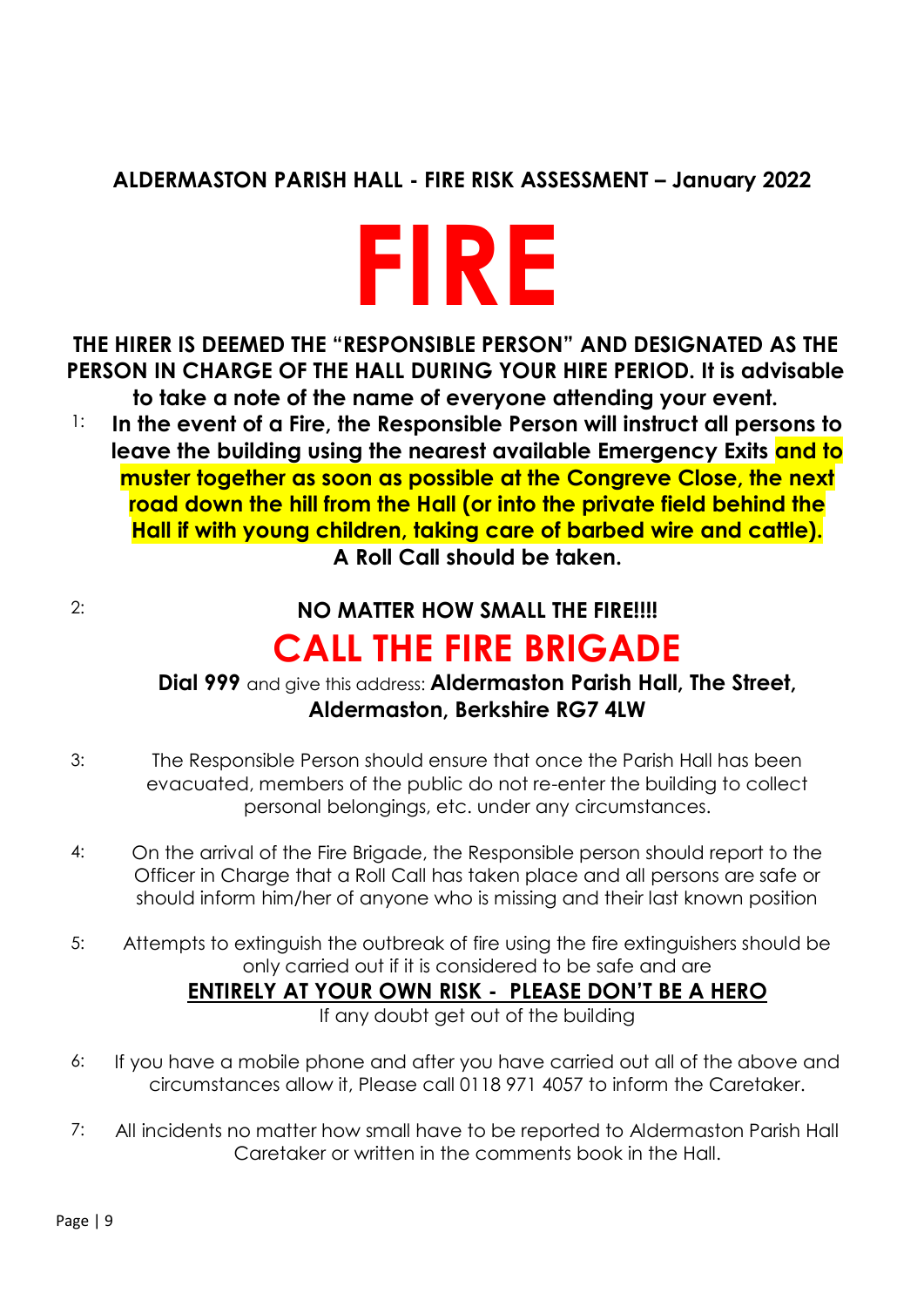## **3.6 Contractors**

Aldermaston Parish Hall Management Committee will check with contractors (including self-employed persons) before they start work that:

- The contract is clear and understood by both the contractors and the committee
- The contractors are competent to carry out the work e.g. have appropriate qualifications, references, experience
- Contractors have adequate public liability insurance cover
- Contractors have seen the health and safety fi le and are aware of any hazards which might arise (e.g. electricity cables or gas pipes)
- Contractors do not work alone on ladders at height (if necessary a volunteer should be present)
- Contractors have their own health and safety policy for their staff
- The contractor knows which member of the committee is responsible for overseeing that their work is as asked and to a satisfactory standard
- Any alterations or additions to the electrical installations or equipment must conform to the current regulations of the Institute of Electrical Engineers.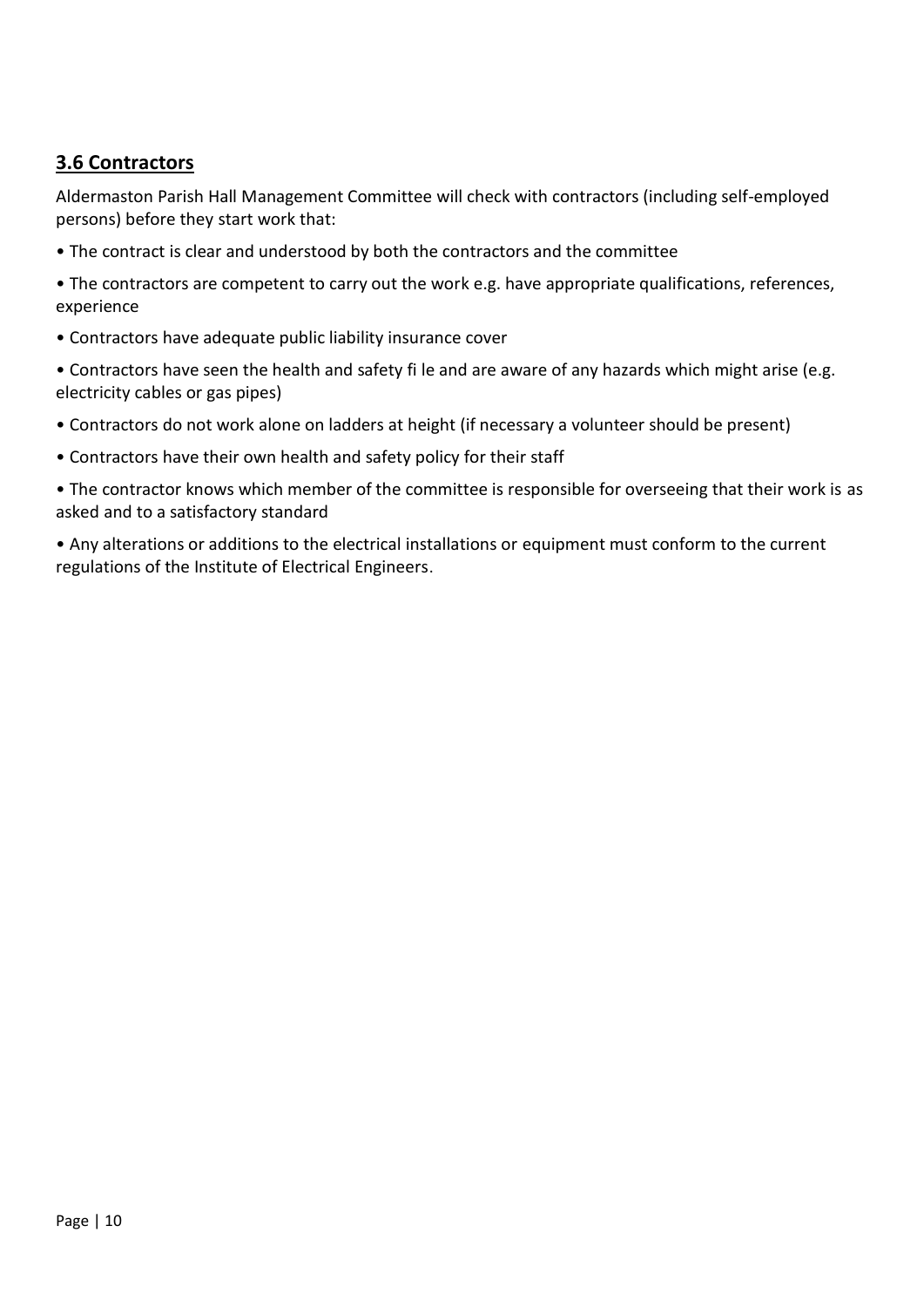## **Appendix A – Floor plan:**



 $\mathbf{i}$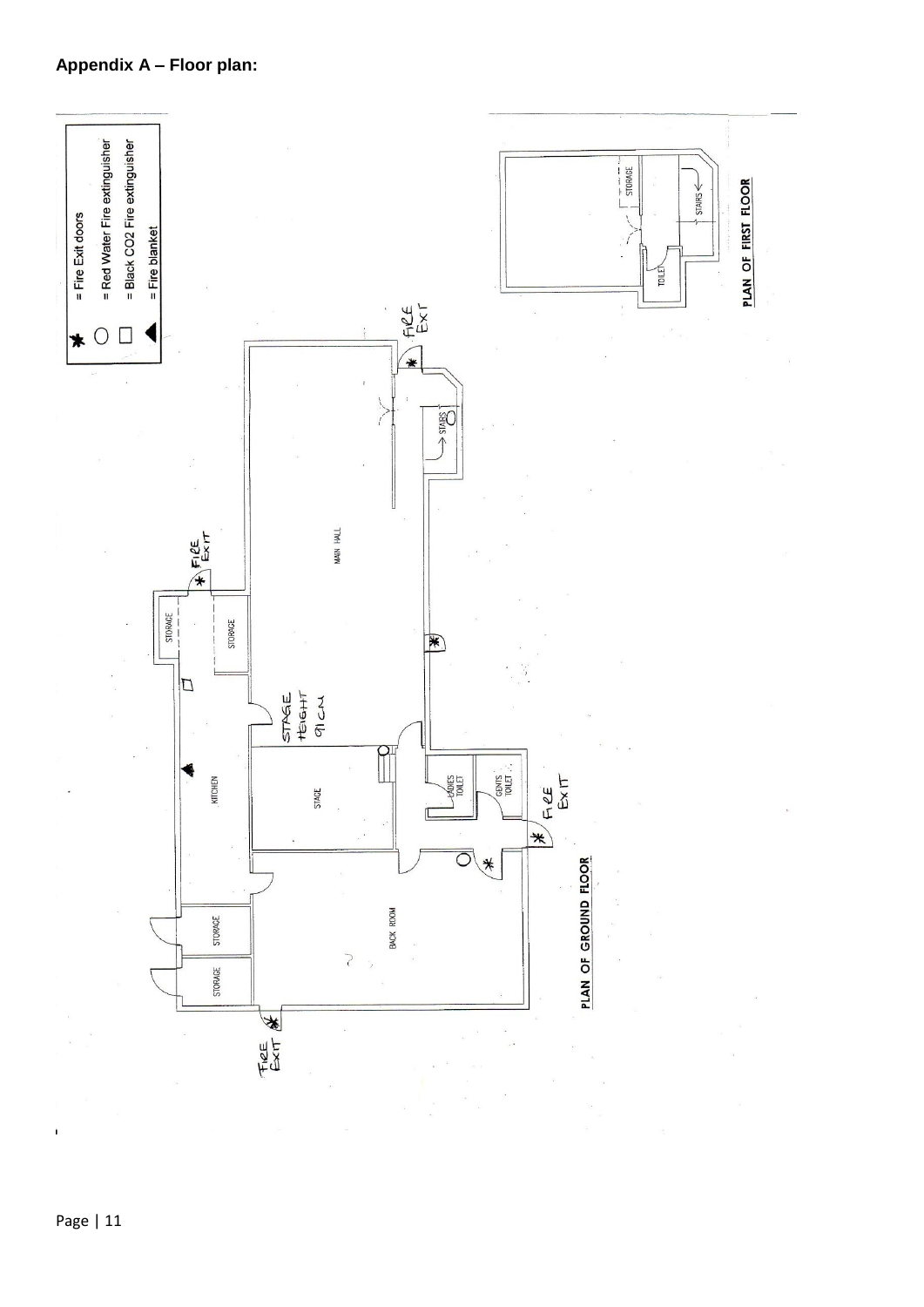### **Appendix B: Fuse box mapping:**

| Area                      | Electrical item                       | Fuse box                 |
|---------------------------|---------------------------------------|--------------------------|
| All                       | Fire Alarm system                     | <b>Entrance Hall DB2</b> |
| Balcony                   | <b>Balcony lights</b>                 | <b>Entrance Hall DB2</b> |
| Balcony                   | Balcony sockets                       | Rear of Main Hall DB4    |
| Balcony                   | <b>Balcony heaters</b>                | Rear of Main Hall DB4    |
| <b>Balcony toilet</b>     | Balcony toilet light                  | <b>Entrance Hall DB2</b> |
| <b>Balcony toilet</b>     | Upstairs toilet heater and towel rail | Rear of Main Hall DB4    |
| <b>Billiard Room</b>      | <b>Billiard Room lights</b>           | <b>Entrance Hall DB2</b> |
| <b>Billiard Room</b>      | <b>Billiard Room sockets</b>          | Stage DB3                |
| <b>Billiard Room</b>      | <b>Billiard Room heaters</b>          | Rear of Main Hall DB4    |
| <b>Back entrance Hall</b> | Over door fan heater                  |                          |
| <b>Entrance Hall</b>      | Understairs heater                    | Entrance Hall DB1        |
| <b>Entrance Hall</b>      | Lighting board DB2                    | Entrance Hall DB1        |
| <b>Entrance Hall</b>      | Entrance Hall light                   | <b>Entrance Hall DB2</b> |
| Kitchen                   | Kitchen lights                        | Stage DB3                |
| Kitchen                   | Dishwasher                            | Stage DB3                |
| Kitchen                   | Socket by back door                   | Stage DB3                |
| Kitchen                   | Socket by front door                  | Stage DB3                |
| Kitchen                   | Kitchen sockets                       | Stage DB3                |
| Main Hall                 | Main Hall lights                      | <b>Entrance Hall DB2</b> |
| Main Hall                 | Hall lights                           | Stage DB3                |
| Main Hall                 | Local socket                          | Stage DB3                |
| Main Hall                 | Local sockets                         | Rear of Main Hall DB4    |
| Main Hall                 | Heaters Left hand side                | Rear of Main Hall DB4    |
| Main Hall                 | Heater rear                           | Rear of Main Hall DB4    |
| Main Hall                 | Heaters right hand side               | Rear of Main Hall DB4    |
| Main Hall                 | Socket by fireplace                   | Rear of Main Hall DB4    |